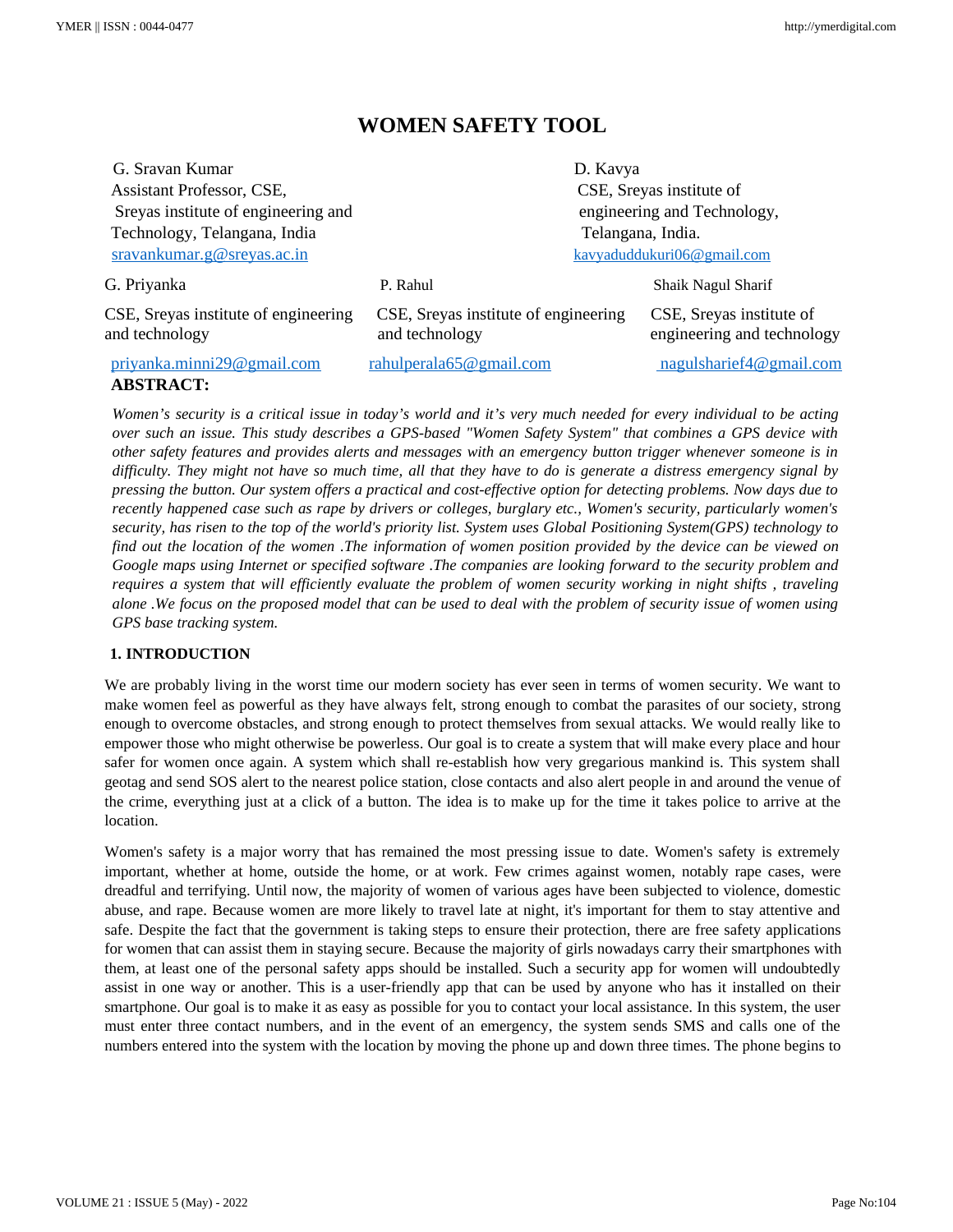vibrate, and the siren begins to ring. This device is a vital tool for everyone because it includes functions for everyday safety as well as real-life catastrophes.

# **2. EXISTING SYSTEM**

In the existing system there is no monitoring system for girls, it can create many problems for them and there is no safety mechanism to protect the girls from the misbehaviour activities. Furthermore, there is no alert mechanism for the girl's safety in the current system; it must be done manually.

# **LIMITATIONS OF EXISTING SYSTEM:**

- Because all existing systems must be connected to the GPRS service in order to function effectively, they cannot be used in an emergency if the internet is not available.
- There is no camera detector which is portable to ensure our privacy.
- Monitoring was tedious. Mischance in arriving rate

### **3. PROPOSED SYSTEM:**

Java is being used to build the proposed system. The system is made capable of sending the emergency message along with the location of the victim to the preferred contacts.

Almost all the existing systems can send the emergency messages but none can predict the location and no existing system is as comfortable as the proposed system. Our model would be beneficial for all by assisting them how to access and use all the features provided.

- The Proposed system is developed considering the drawbacks of the existing system.
- In this system there is no complex and multiple operations to be done.
- There is only a single button called "PANIC BUTTON".
- By pressing this button every action take place.

### **3.1. PROPOSED ARCHITECTURE:**



Fig.1. System Architecture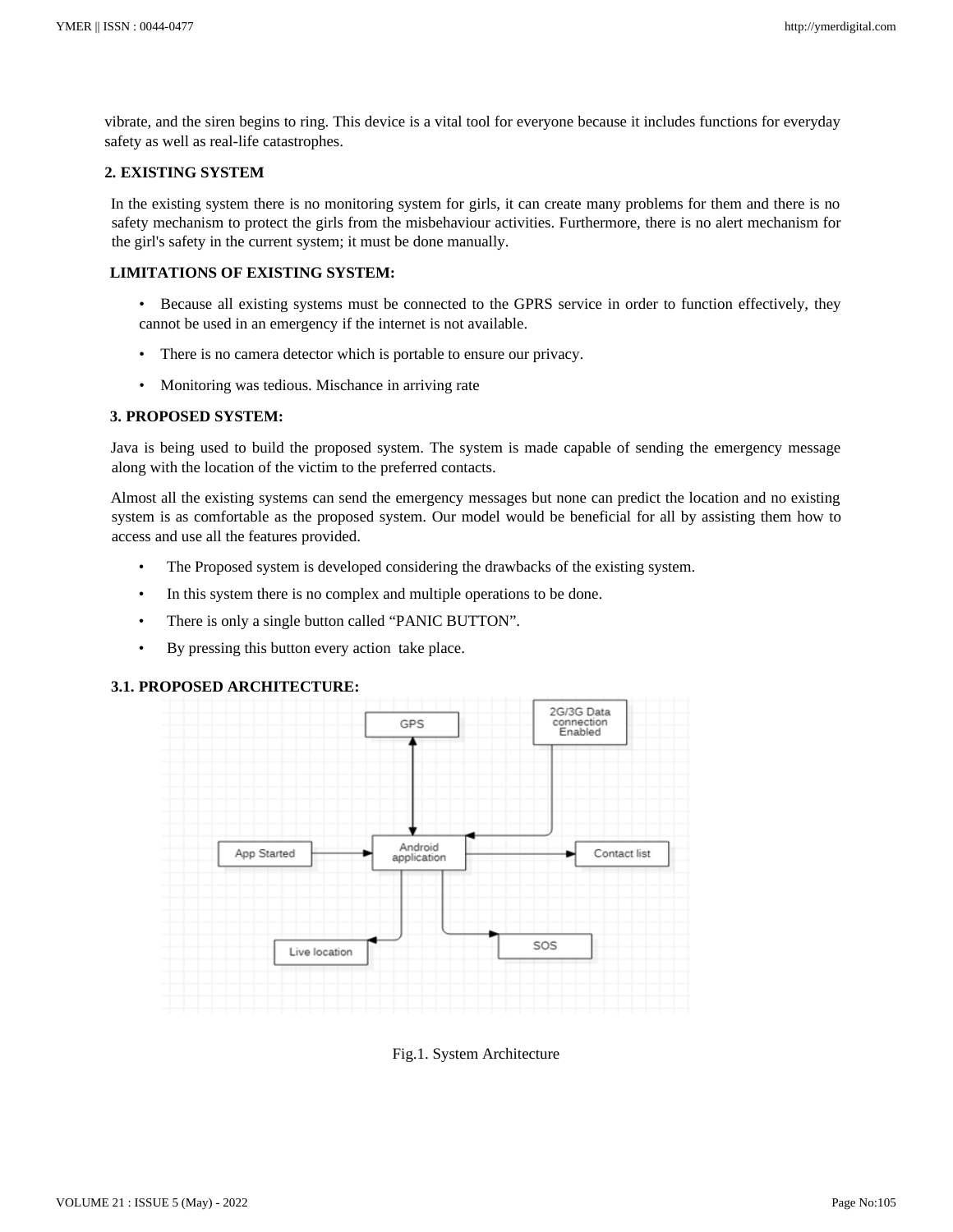

Fig.2. Technical Architecture

The relationship between different components might be depicted using a system architecture diagram. Typically, they are made for systems that comprise both hardware and software, which are shown in the diagram to explain how they interact. It can, however, be made for online applications.

# **3.2. IMPLEMENTATION:**

- The Application is activated by opening the app and clicking the emergency button.
- Now when it is opened it displays the contacts lists ,you can select the preferred contacts.
- When the person is in emergency he should only click the emergency button and then immediately the message and the location will be shared to the preferred contacts.
- This device works with or without internet connectivity.
- This is an all in one system, it uses less power and gives more efficiency.

# **Java Platform:**

- The hardware or software environment in which a programme runs is referred to as a platform. The Java platform differs from most other platforms in that it's a software-only platform that runs on top of other, hardware-based platforms. The majority of other systems are described as a hybrid of hardware and software. There are two parts to the Java platform: the Java Virtual Machine (Java VM) and the Java Application Programming Interface (Java API) (Java API) The Java Virtual Machine (Java VM) is the foundation of the Java platform and is ported to a variety of hardware systems. The Java API is a comprehensive collection of ready-to-use software components that include graphical user interface (GUI) widgets and other essential features. Libraries (packages) of linked components make up the Java API. The Java Structure diagram shows a Java programme, such as an application or an applet, operating on the Java platform. The Java API and Virtual Machine, as shown in the diagram, protect the Java programme from hardware requirements.
- Java can be a little slower than native code because it is a platform-independent environment.Smart compilers, fine-tuned interpreters, and just-in-time byte code compilers, on the other hand, can bring Java's performance near to native code without compromising flexibility.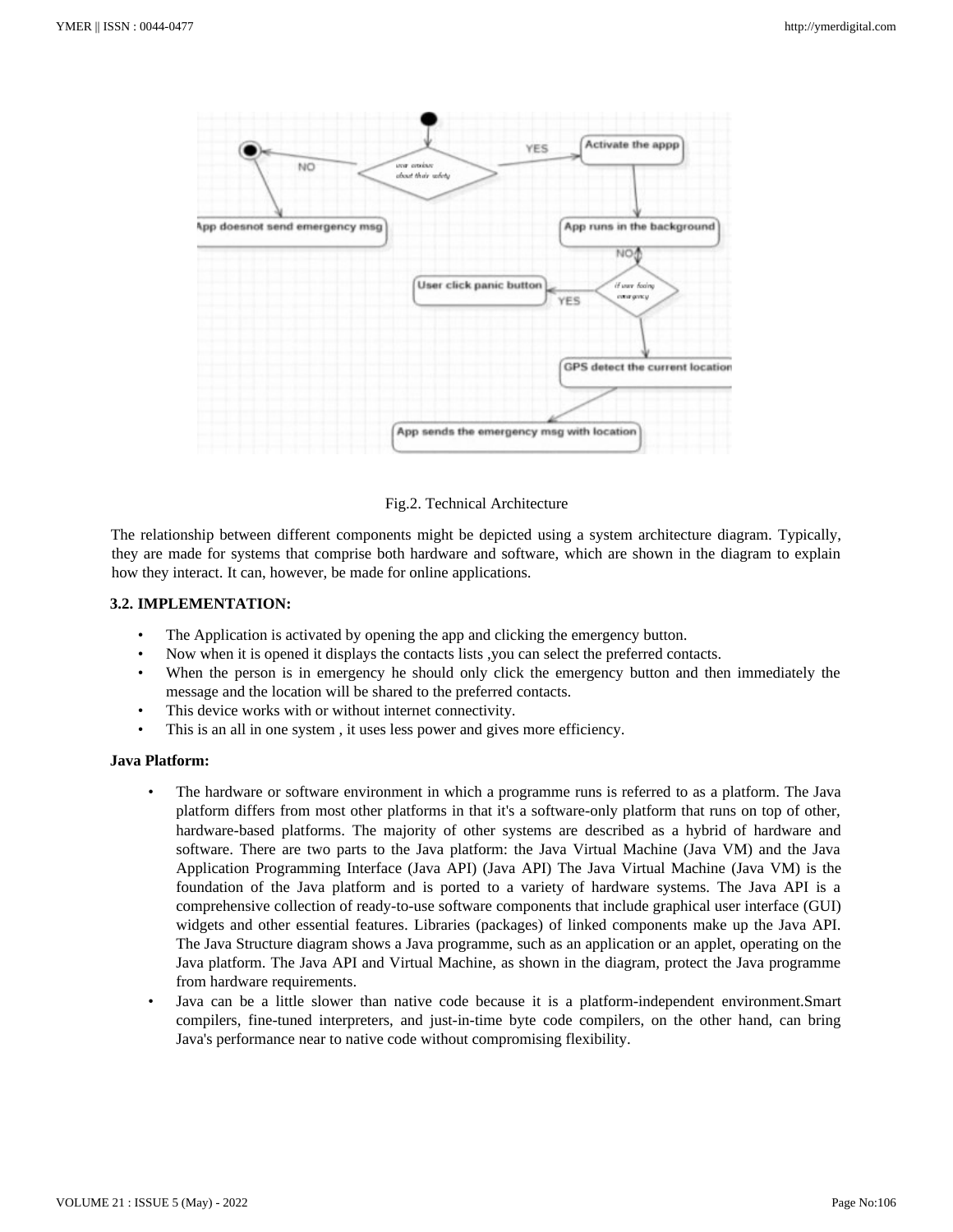### **Android SDK –API 23:**

Android is a Linux-based operating system with a Java programming interface.The Android Software Development Kit (Android SDK) includes all of the tools needed to create Android apps.This includes a compiler, debugger and a device emulator, as well as its own virtual machine to run Android programs. Android is firstly developed by Google. Android supports background processing, has a large user interface library, OpenGL graphics support for 2-D and 3-D graphics, access to the file system. An Android application is made up of many components that can be reused from other apps. This leads to the concept of a task in Android; an application can re-use other Android component to archive a task.

### **Android Development Tools :**

• Android is a much-anticipated open source mobile operating system that includes a base operating system, an application middleware layer, a Java software development kit (SDK), and a set of system apps. Android mobile application development is built on Java language codes since it allows developers to create code in Java, as seen in the Android structure architecture diagram below. The Android operating system is made up of a collection of software components that are separated into five divisions and four layers.

# **Android Studio 1,3.2:**

Based on IntelliJ IDEA, Android Studio is the official Integrated Development Environment (IDE) for Android app development. In addition to IntelliJ's powerful code editor and development tools, Android Studio has its own set of features, includes additional capabilities that improve your efficiency when developing Android apps.

- A flexible Gradle-based build system
- A fast and feature-rich emulator
- A unified development environment for all Android devices
- Instant Run to push changes to your running app without building a new APK
- To assist you construct common app features and import sample code, you can use GitHub integration and code templates
- Extensive testing tools and frameworks
- Performance, usability, version compatibility, and other issues are caught using lint tools.
- C++ and NDK support
- Google Cloud Platform compatibility is built-in, making it simple to combine Google Cloud Messaging and App Engine.
- Built-in support for Google Cloud Platform, making it easy to integrate Google Cloud Messaging and App Engine.

### Android Architecture or Android Software Stack Is Categorized into Five Parts:

- 1) linux kernel
- 2) native libraries (middleware),
- 3) Android Runtime
- 4) Framework for the application
- 5) Implementation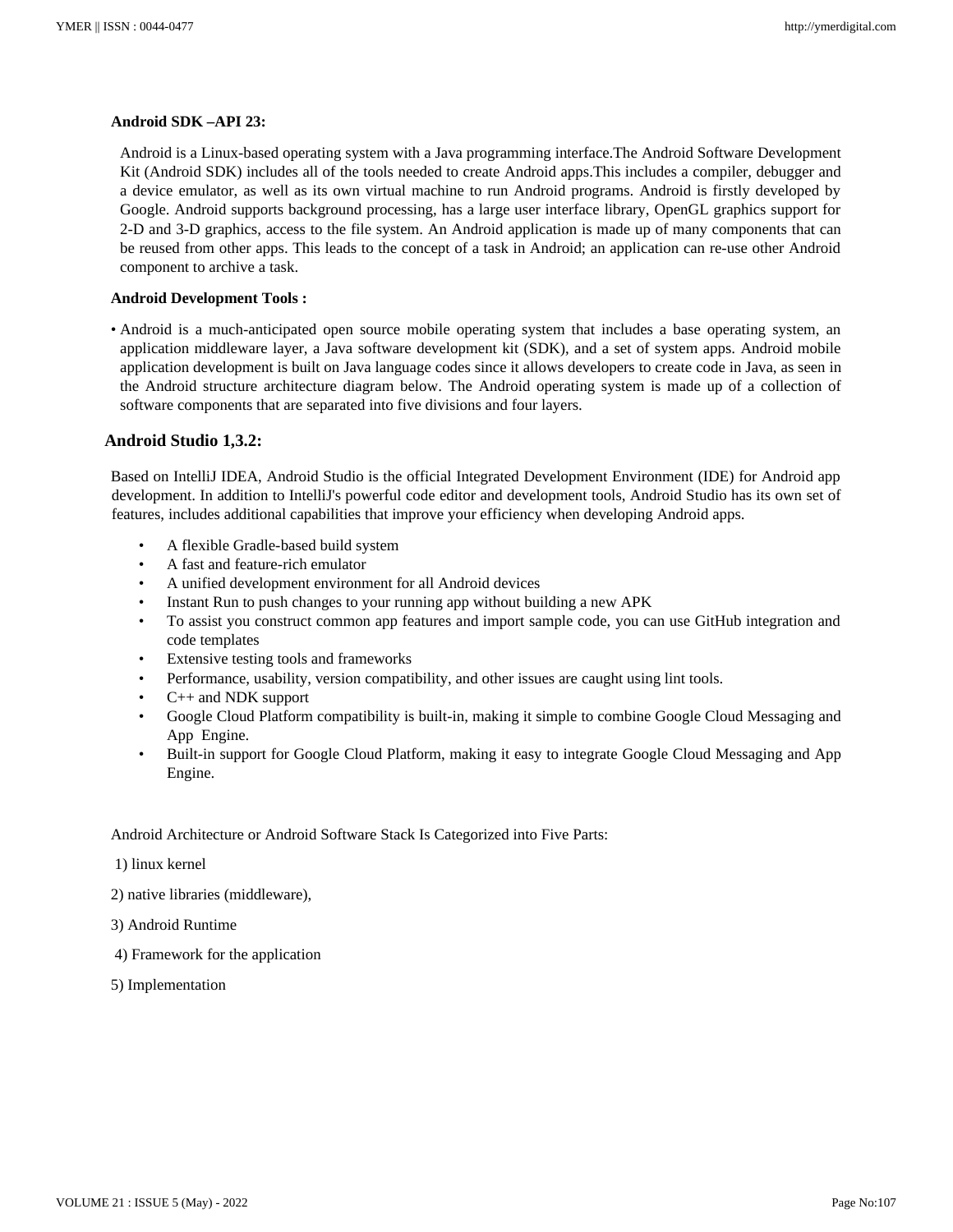#### **Linux Kernel**

 It is at the root of android architecture that the heart of android architecture resides. Device drivers, power management, memory management, device management, and resource access are all handled by the Linux kernel.

#### **Libraries**

Native libraries such as WebKit, OpenGL, FreeType, SQLite, Media, C runtime library (libc), and others sit on top of the Linux kernel.WebKit is in control of browser support, while SQLite is in responsibility of databases, FreeType is responsible for font support, and Media is responsible for audio and video playing and recording.

### **Android Runtime**

This is the architecture's third section, which can be found on the second tier from the bottom. This section contains the Dalvik Virtual Machine, which is a Java Virtual Machine that has been specifically built and optimised for Android. The Dalvik virtual machine makes advantage of Linux core features such as memory management and multi-threading, which are built into the Java programming language.Every Android application can run in its own process, with its own instance of the Dalvik virtual computer, thanks to the Dalvik VM. The Android runtime also includes a set of core libraries that allow Android app developers to use the standard Java programming language to create Android apps.

#### **Framework for the application**

The android framework sits on top of native libraries and the Android runtime. Android APIs like as UI (User Interface), telephony, resources, locations, Content Providers (data), and package managers are all part of the Android framework. It comes with a lot of classes and interfaces for making Android apps.

### **Applications**

There are applications that run on top of the Android framework. The android framework, which includes the android runtime and libraries, is used by all applications such as home, contact, settings, games, and browsers. Linus kernel is used by the Android runtime and native libraries.